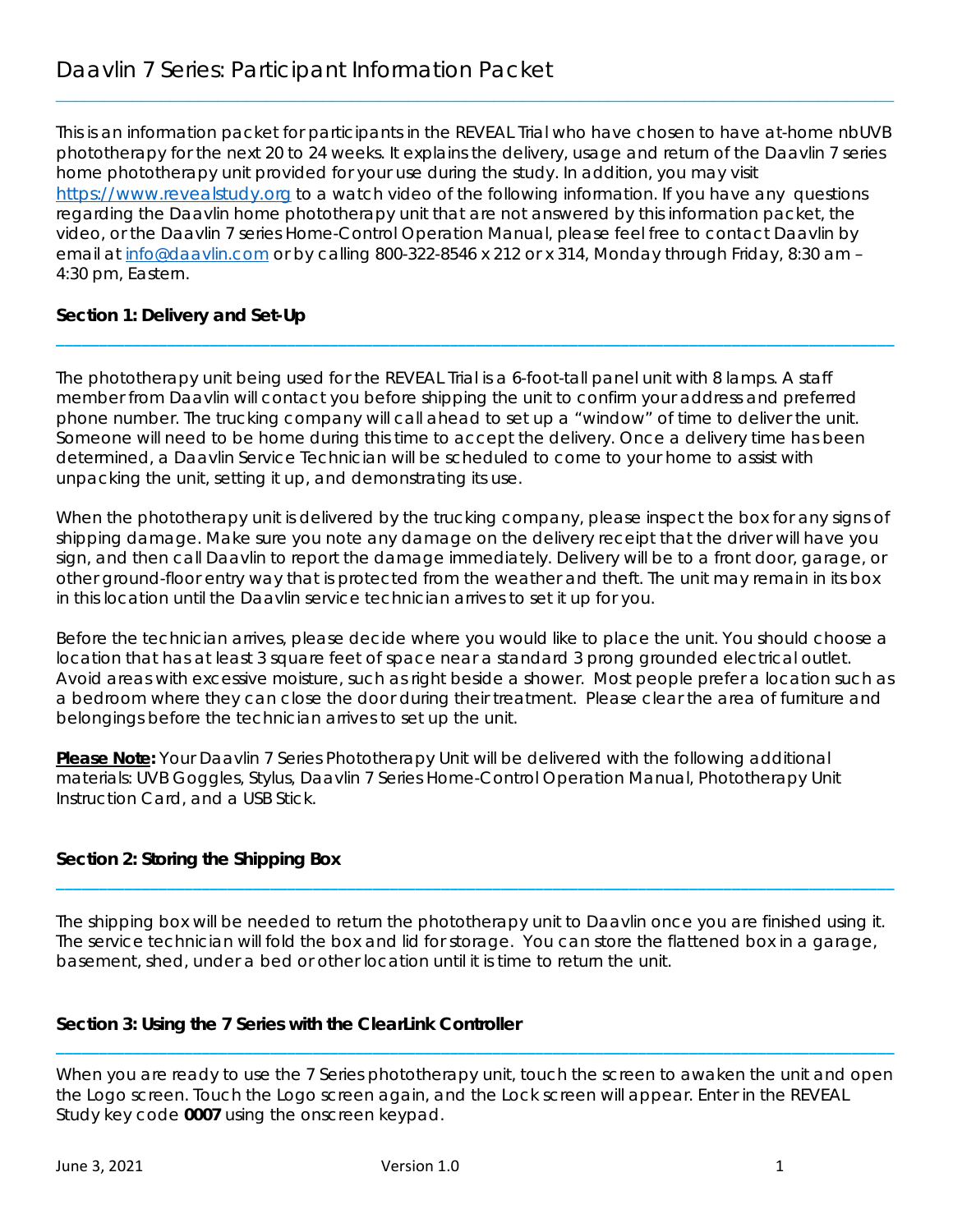Once the key code is entered, the Treatment Set Up screen will appear. The first time you use the unit, your first treatment dose, according to your study doctor's prescription, will appear.

For all following treatments, this screen will display the information for your next scheduled dose. You will first be prompted to complete a self-examination of your vitiligo spots and respond to questions about your skin redness and comfort level following your last treatment. The table below shows the *phototherapy unit instruction card* that will be included with your unit. Use the descriptions in the 'self-examination of vitiligo spots' column and corresponding color descriptions to guide the selection in the Unit Display. Based on your response, the ClearLink Controller will adjust your treatment according to your prescription.

| <b>Unit Display:</b><br>"Were you in pain<br>or red after last<br><b>TX?"</b> | Self-examination of vitiligo<br>spots                                                      | Dose Adjustment                                                                                                          | Color of vitiligo spots |
|-------------------------------------------------------------------------------|--------------------------------------------------------------------------------------------|--------------------------------------------------------------------------------------------------------------------------|-------------------------|
| No or <24 hours                                                               | I do not have any pink or red<br>color on my spots of vitiligo<br>today                    | Level 1: Unit will increase<br>dose by 10-15%                                                                            |                         |
| 24 to 48 hours                                                                | My spots of vitiligo are pink<br>today                                                     | Level 2: Unit will hold<br>dose at same level as last<br>treatment                                                       |                         |
| More than 48 hours                                                            | My spots of vitiligo are red today<br>but there is no discomfort at all                    | Level 3: Stop treatment<br>until skin is pink. Then<br>restart treatment-unit will<br>decrease dose by 10-15%            |                         |
| Still red/pain                                                                | My vitiligo spots are red today<br>AND there is discomfort and/or<br>blistering of my skin | Level 4: Stop treatment,<br>call your study doctor.<br>Unit will be locked so that<br>no treatment can be<br>given today |                         |

# **Please Note: The term "discomfort" refers to the type of soreness your skin may have as a reaction to being exposed to too much sun, similar to a sun burn.**

Once you have highlighted your response, tap the Enter all key. The Treatment Confirmation screen will appear and will display the dose and an estimated time for your treatment. If changes need to be made, press the back  $\left( \leftarrow \right)$  arrow. To cancel press  $\left( \times \right)$  X.